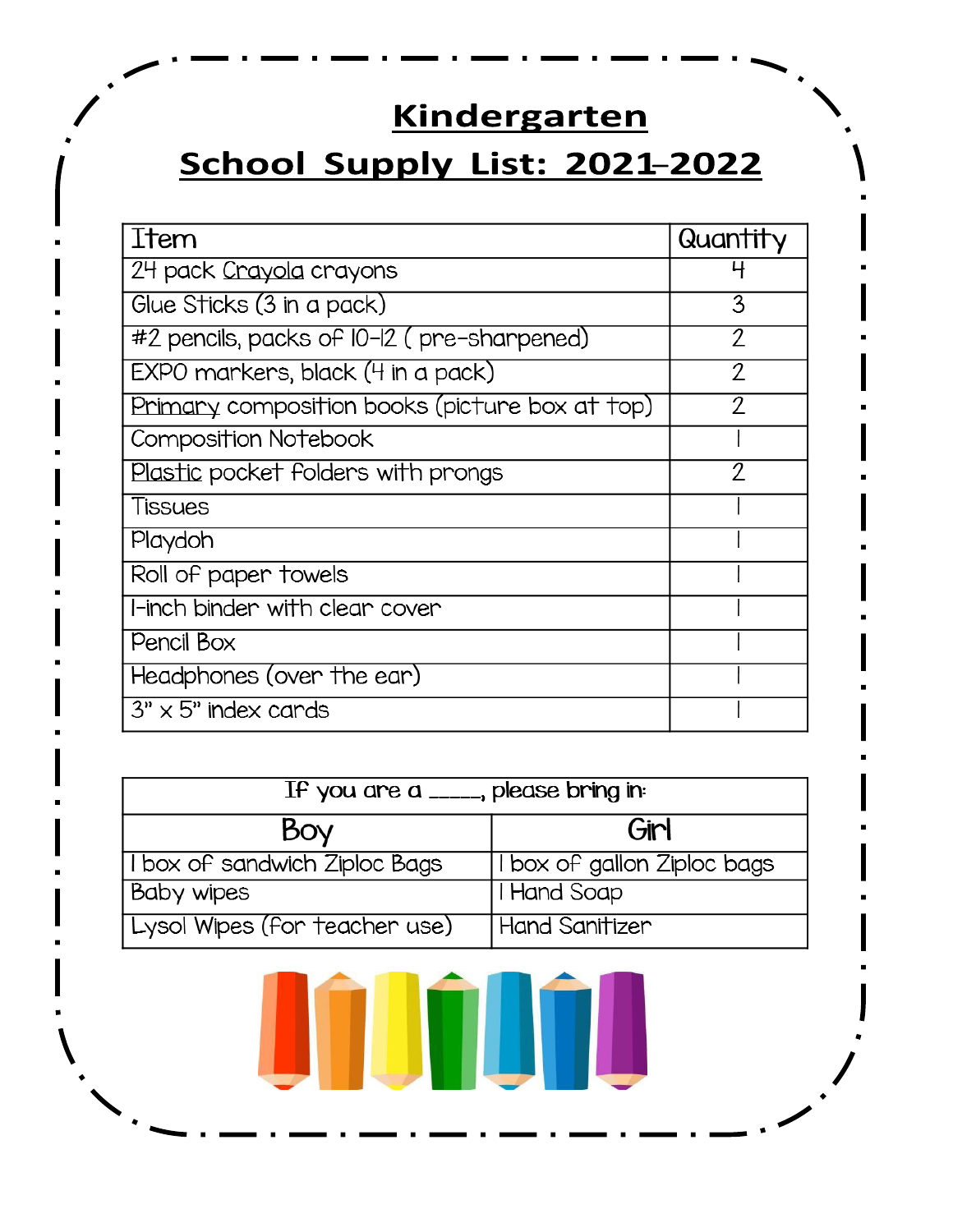## **First Grade**

## School Supply List: 2021-2022

| Ttem                                           | Quantity            |
|------------------------------------------------|---------------------|
| 24 pack Crayola crayons                        | 4                   |
| Crayola Markers                                |                     |
| Glue Sticks (3 in a pack)                      | 3                   |
| Headphones (over the ear)                      |                     |
| I inch binder with clear cover                 |                     |
| Reusable Water Bottle                          |                     |
| Pencil Box                                     |                     |
| Scissons                                       |                     |
| #2 pencils, packs of I0-I2 (pre-sharpened)     | 2                   |
| EXPO markers, black (4 in a pack)              | $\overline{2}$      |
| Primary composition books (picture box at top) | $\overline{2}$      |
| Post-it Notes                                  | $\overline{\gamma}$ |
| Lysol Wipes (for teacher use)                  | 2                   |
| Playdough                                      |                     |
| Tissues                                        |                     |
| Roll of Paper towels                           |                     |
| Box of Band-Aids                               |                     |
| <b>Hand Sanitizer</b>                          |                     |
| <b>Baby Wipes</b>                              |                     |
| Individually wrapped snacks                    |                     |

| If you are a $-$<br>____, please bring in: |                                 |
|--------------------------------------------|---------------------------------|
| Bov                                        | Girl                            |
| I box of sandwich Ziploc Bags              | I box of gallon sandwich Ziploc |
| I pack of Construction Paper               | I Hand soap                     |

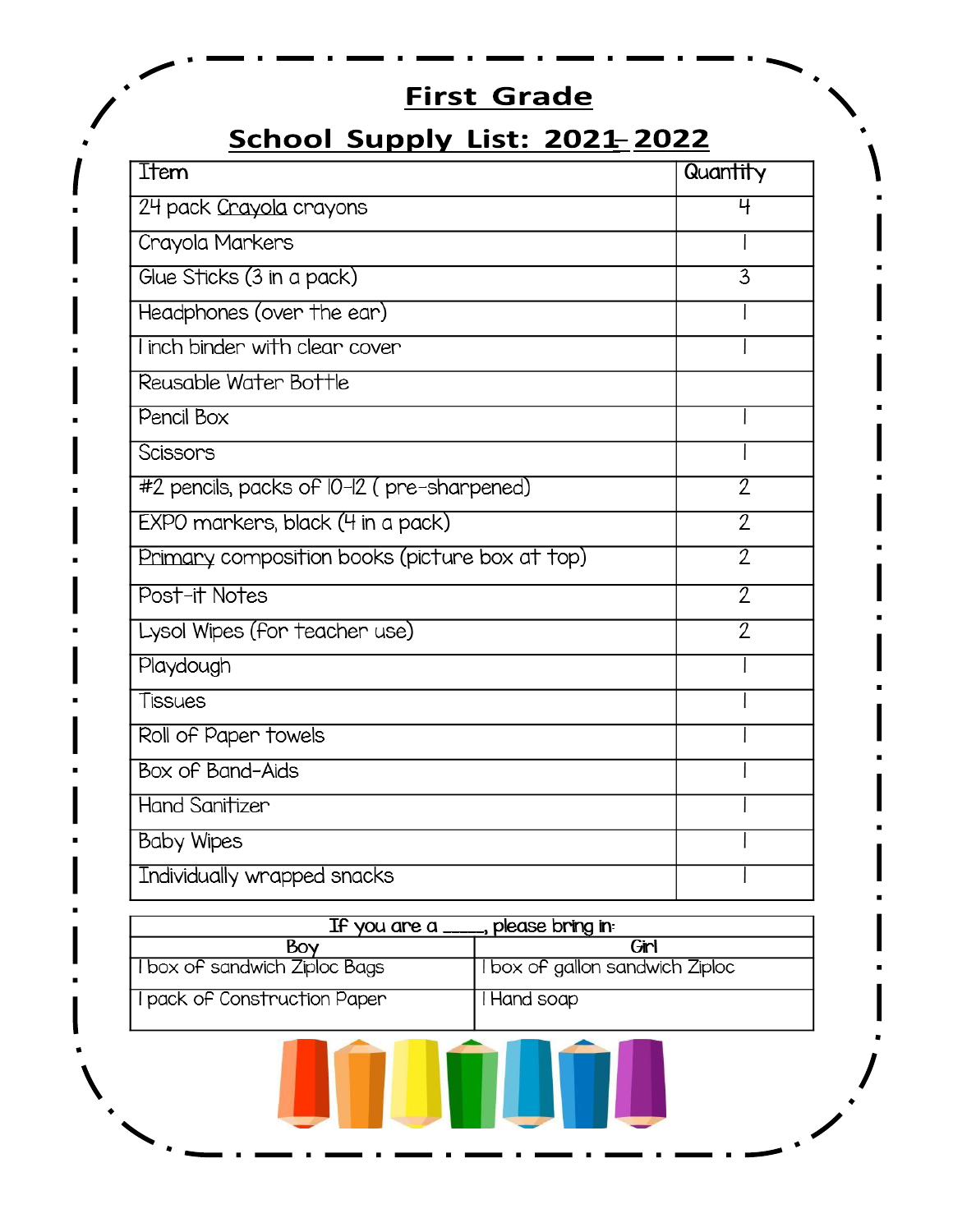# **Second Grade**

## School Supply List:2021-2022

| Item                                             | Quantity            |
|--------------------------------------------------|---------------------|
| 24 pack Crayola crayons                          | 4                   |
| Glue Sticks (3 in a pack)                        | 7                   |
| Pencil Box                                       |                     |
| #2 pencils, packs of I0-I2 (pre-sharpened)       | 4                   |
| EXPO markers, black (4 in a pack)                | $\overline{2}$      |
| Crayola Markers                                  | $\overline{2}$      |
| Composition Notebook                             | 4                   |
| Plastic pocket folders with prongs (solid color) | 4                   |
| $3" \times 5"$ Index cards - colored             |                     |
| Tissues                                          | $\overline{2}$      |
| Headphones (over the ear)                        |                     |
| <b>Hand Sanitizer</b>                            | 2                   |
| Primary composition books (picture box at top)   |                     |
| Lysol Wipes (for teacher use only)               | 2                   |
| <b>Colored Pencils</b>                           |                     |
| Gallon-sized Ziploc Bags                         |                     |
| Sandwich-sized Ziploc Bags                       |                     |
| Quart-sized Ziploc Bags                          |                     |
| I inch binder with clear cover                   |                     |
| Pack of cap erasers                              | $\overline{\gamma}$ |
| Reusable Water Bottle                            |                     |

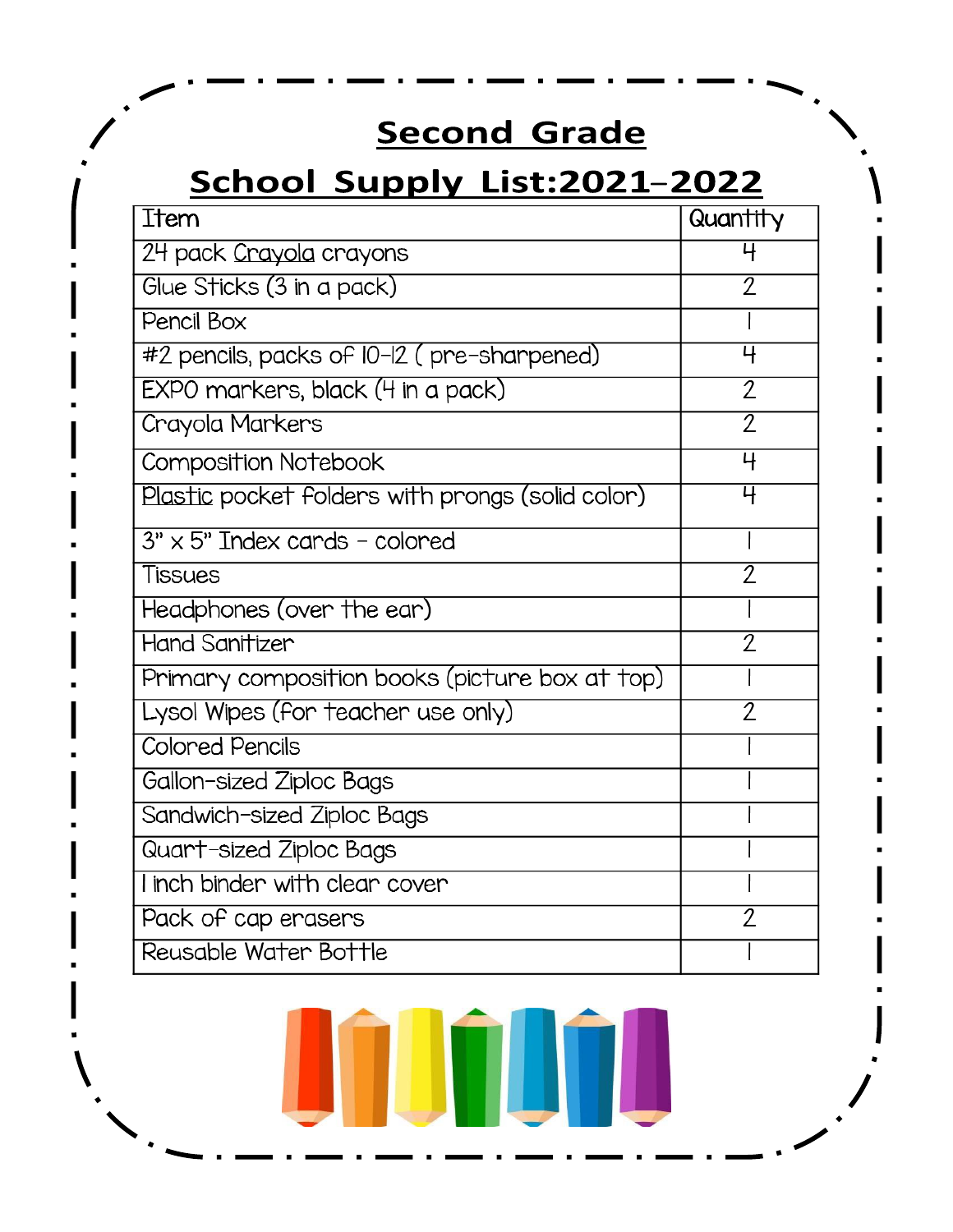

## **Third Grade**

# **School Supply List 2021-2022**

| <b>Item</b>                                      | Quantity       |
|--------------------------------------------------|----------------|
| <b>Backpack</b>                                  |                |
| Crayon box or supply holder pouch                | 1              |
| 24 pack Crayola Crayons                          |                |
| Boxes of #2 pencils                              | $\overline{2}$ |
| Expo markers, 4 pack (1 black/1 assorted)        | $\overline{2}$ |
| Colored pencils                                  | 1              |
| Pink erasers (2 pack)                            | 1              |
| Composition notebooks (not spiral)               | 4              |
| 1-inch 3 ring binder                             | 1              |
| Pack of wide rule paper                          | 1              |
| Plastic folders with prongs and pockets          | $\overline{2}$ |
| 3 x 5 set of index cards                         | $\overline{2}$ |
| Box of tissues                                   | $\overline{2}$ |
| Pack of wet wipes                                | 1              |
| Ziplock bags (gallon size)                       | 1              |
| Glue sticks                                      | $\overline{2}$ |
| Fiskars brand scissors (or any child safe brand) |                |

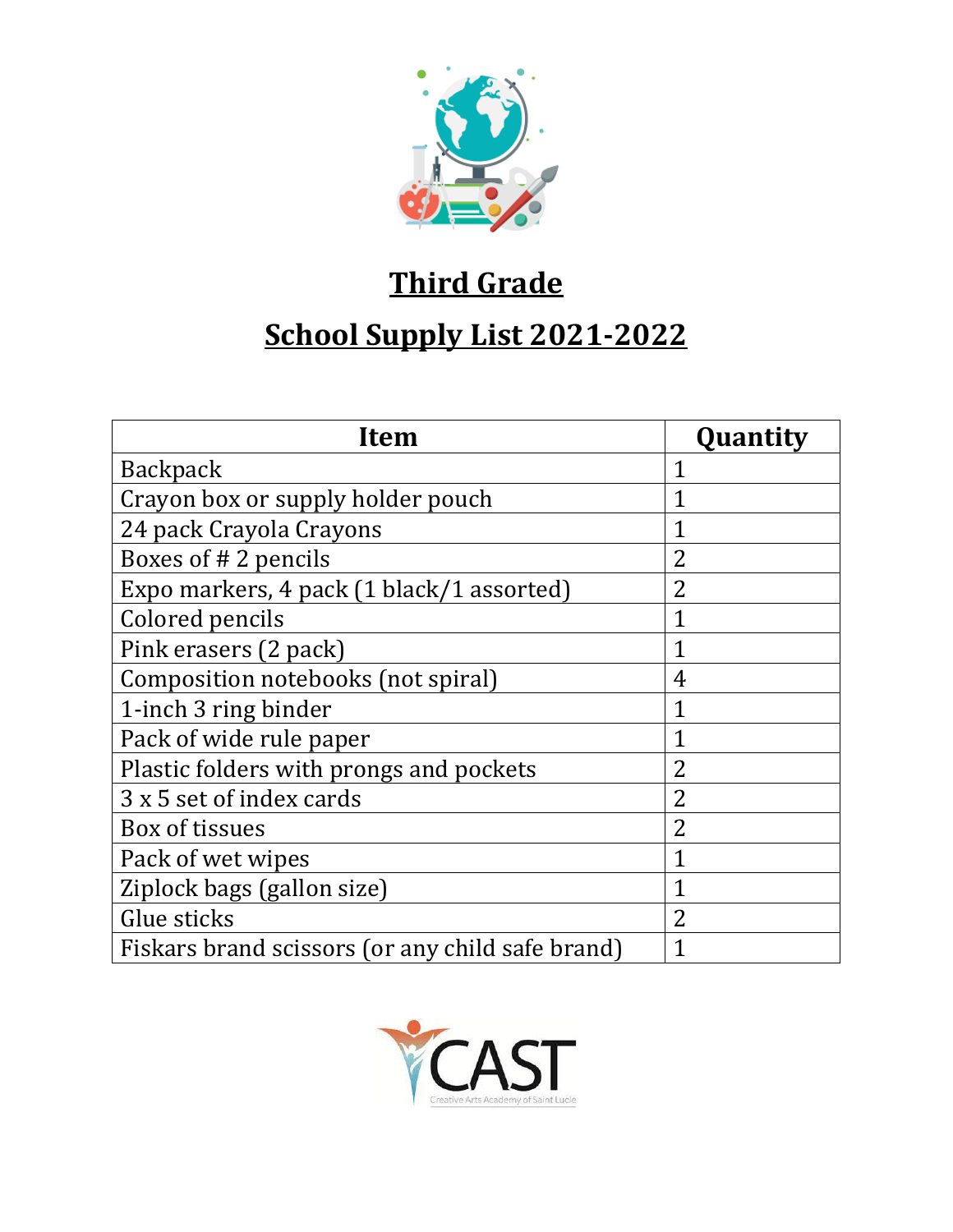

### **Fourth Grade Supply List 2021-2022**

| Quantity       | Item (Description)                                                     |                                                                                        |
|----------------|------------------------------------------------------------------------|----------------------------------------------------------------------------------------|
|                |                                                                        |                                                                                        |
| 1              |                                                                        | Bookbag/Backpack                                                                       |
| 1 box          |                                                                        | 24 pack Crayola crayons                                                                |
| 1 box          |                                                                        | Colored pencils (12 or more count)                                                     |
| 4 boxes        | #2 pencils                                                             | (2 boxes to be kept at home)                                                           |
| 1              | Pencil sharpener                                                       | (mechanical or battery operated for personal use)                                      |
| 2 pack         | <b>Erasers</b>                                                         | (either large pink erasers or cap)                                                     |
| 2 packs        | Sticky notes                                                           | (for interactive notebooks and responding to texts)                                    |
| 1 pack         | Multi-colored highlighters                                             | (pocket sized)                                                                         |
| 1 pack         | Expo dry eraser markers                                                | (4 or more)                                                                            |
| $\mathbf{1}$   | Ruler                                                                  | (plastic preferred)                                                                    |
| 1 pair         | <b>Scissors</b>                                                        |                                                                                        |
| $4$ to $8$     | <b>Glue Sticks</b>                                                     |                                                                                        |
| $\mathbf{1}$   | 1" 3 ring binder with clear cover pocket                               |                                                                                        |
| 4 packs        | Loose leaf notebook paper (wide ruled)<br>(2 packs to be kept at home) |                                                                                        |
| 1 pack         | Notebook dividers (8 tab)                                              |                                                                                        |
| 1 pack         | Sheet protectors **                                                    | (no more than 25 count)                                                                |
| 4              | <b>Composition notebooks</b>                                           |                                                                                        |
| 5              | Plastic Pocket Folders with prongs                                     |                                                                                        |
| 1 pack         | 3x5 index cards                                                        |                                                                                        |
| 1 pair         | Headphones                                                             | (for personal use with computers)                                                      |
| 1              | Plastic shoe box                                                       | (for personal supply storage)                                                          |
| $\overline{1}$ | Refillable/reusable water bottle                                       | (Water fountains will not be available.)                                               |
| 1 box          | Quart or Gallon size plastic bags                                      | (for mask storage, vocabulary flash cards, etc.)                                       |
| 2 boxes        | <b>Tissues</b>                                                         |                                                                                        |
| 1              | Hand sanitizer (2 to 12 oz.) **                                        | (for students at their desk)                                                           |
|                |                                                                        | (We would recommend keeping a larger one at home for students to refill their personal |
|                |                                                                        | hand sanitizer as needed.)                                                             |
| 2 containers   | Disinfectant (Lysol type) wipes**                                      | (for teacher use of sanitizing desks throughout day)                                   |

#### **\*\*Items are optional but recommended.**

*Any of the following would be greatly appreciated: paper towels, hand soap, extra tissues, extra hand sanitizer, disinfectant wipes*

**NOTE:** *Some supplies may need to be replenished throughout the year as use of community supplies will be limited.*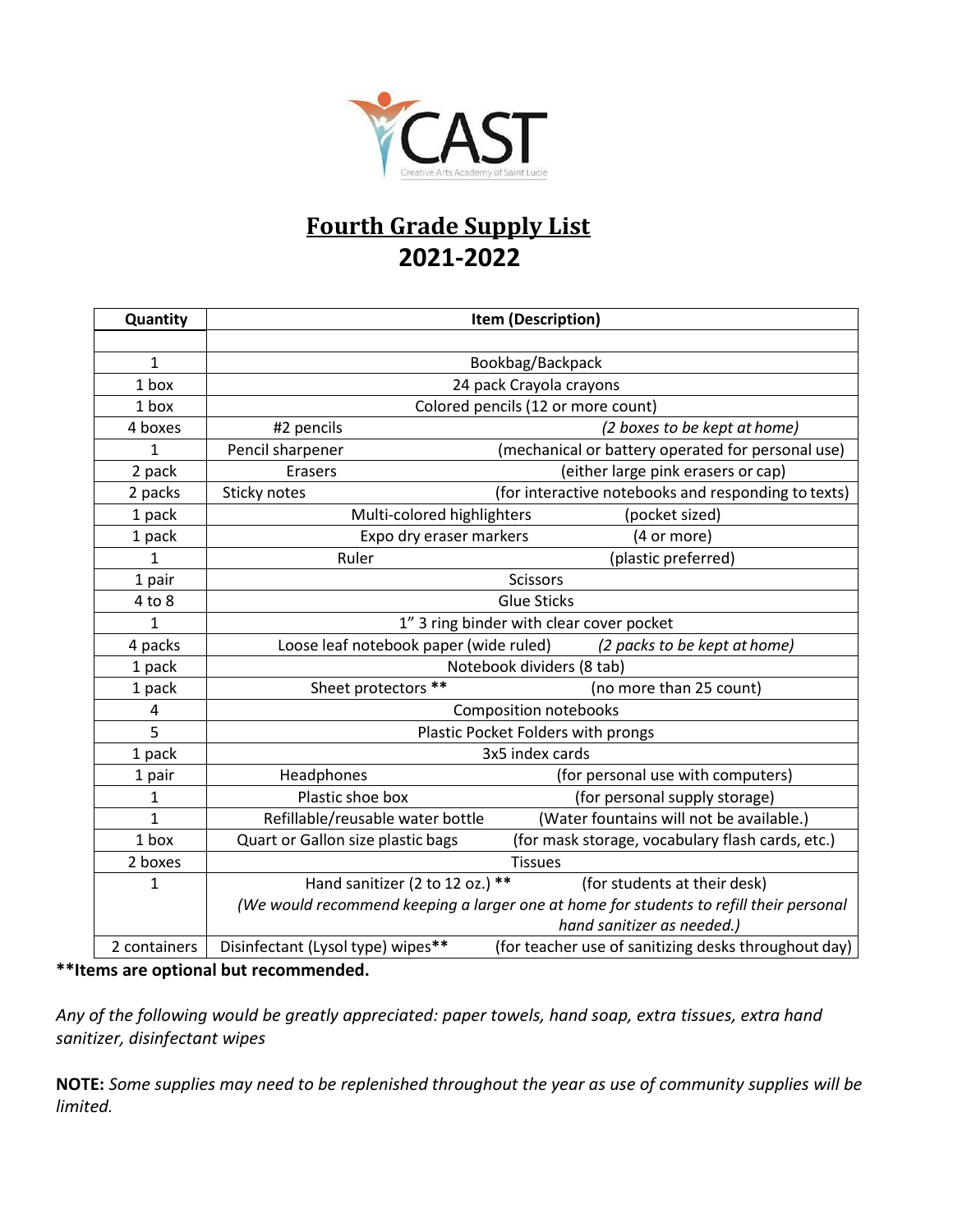### **Creative Arts Academy of St. Lucie**



5<sup>th</sup> Grade Supply List 2021-2022



| Quantity     | Item (Description)                       |                                                                                        |
|--------------|------------------------------------------|----------------------------------------------------------------------------------------|
|              |                                          |                                                                                        |
| 1            | Bookbag/Backpack                         |                                                                                        |
| 1 box        | 24 pack Crayola crayons                  |                                                                                        |
| 1 box        | Colored pencils (12 or more count)       |                                                                                        |
| 4 boxes      | #2 pencils                               | (2 boxes to be kept at home)                                                           |
| $\mathbf{1}$ | Pencil sharpener                         | (mechanical or battery operated for personal use)                                      |
| 2 pack       | <b>Erasers</b>                           | (either large pink erasers or cap)                                                     |
| 2 packs      | Sticky notes                             | (for interactive notebooks and responding to texts)                                    |
| 1 pack       | Multi-colored highlighters               | (pocket sized)                                                                         |
| 1 pack       | Expo dry eraser markers                  | (4 or more)                                                                            |
| 1            | Ruler                                    | (plastic preferred)                                                                    |
| 1 pair       | <b>Scissors</b>                          |                                                                                        |
| $4$ to $8$   | <b>Glue Sticks</b>                       |                                                                                        |
| 1            | 1" 3 ring binder with clear cover pocket |                                                                                        |
| 4 packs      | Loose leaf notebook paper (wide ruled)   | (2 packs to be kept at home)                                                           |
| 1 pack       | Notebook dividers (8 tab)                |                                                                                        |
| 1 pack       | Sheet protectors **                      | (no more than 25 count)                                                                |
| 4            | <b>Composition notebooks</b>             |                                                                                        |
| 5            | Plastic Pocket Folders with prongs       |                                                                                        |
| 1 pack       | 3x5 index cards                          |                                                                                        |
| 1 pair       | Headphones                               | (for personal use with computers)                                                      |
| 1            | Plastic shoe box                         | (for personal supply storage)                                                          |
| 1            | Refillable/reusable water bottle         | (Water fountains will not be available.)                                               |
| 1 box        | Quart or Gallon size plastic bags        | (for mask storage, vocabulary flash cards, etc.)                                       |
| 2 boxes      | <b>Tissues</b>                           |                                                                                        |
| 1            | Hand sanitizer (2 to 12 oz.) **          | (for students at their desk)                                                           |
|              |                                          | (We would recommend keeping a larger one at home for students to refill their personal |
|              |                                          | hand sanitizer as needed.)                                                             |
| 2 containers | Disinfectant (Lysol type) wipes**        | (for teacher use of sanitizing desks throughout day)                                   |

**\*\*Items are optional but recommended.**

*Any of the following would be greatly appreciated: paper towels, hand soap, extra tissues, extra hand sanitizer, disinfectant wipes*

**NOTE:** *Some supplies may need to be replenished throughout the year as use of community supplies will be limited.*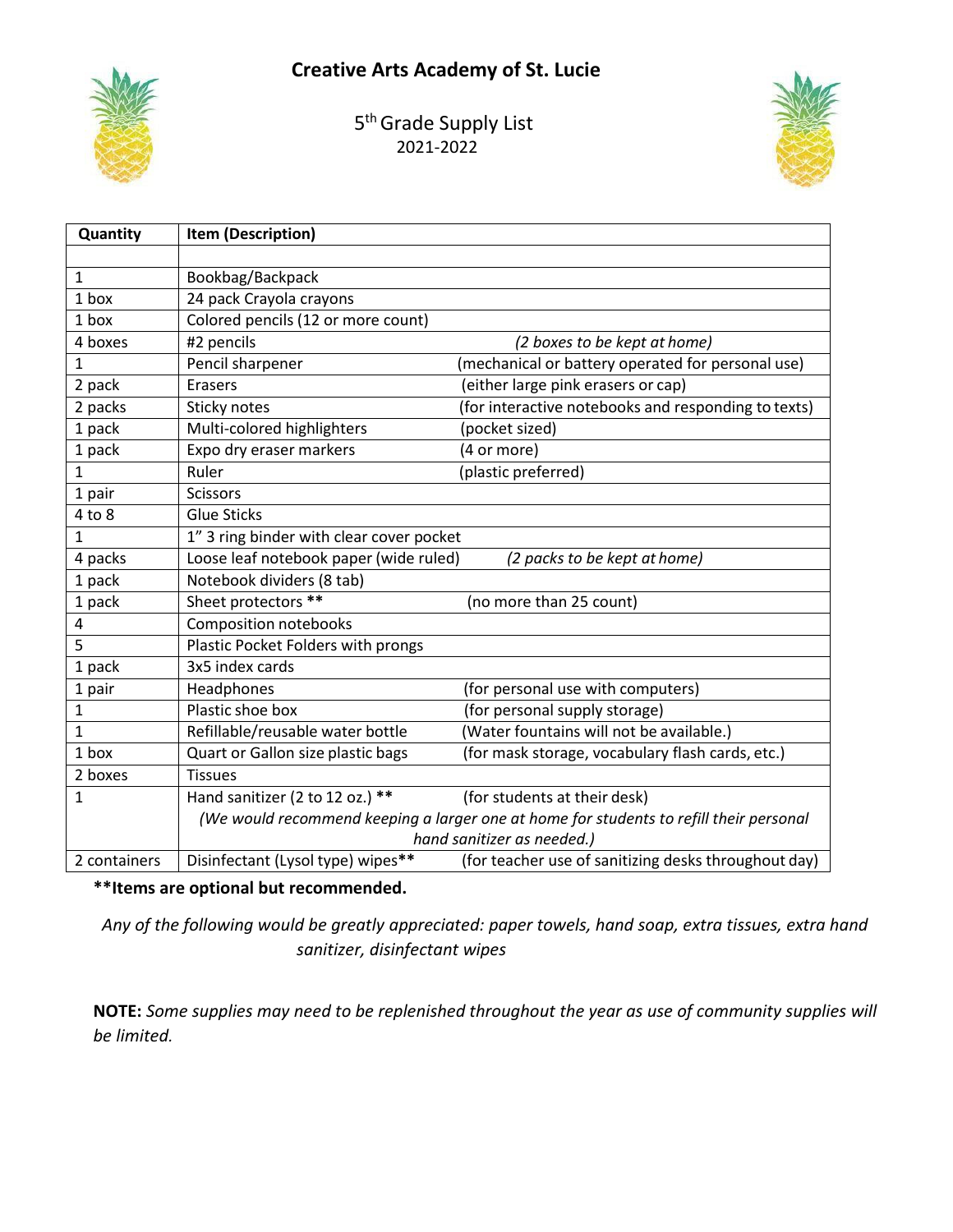

## **Grade 6- School Supply List -2021-2022**

#### LANGUAGE ARTS

- ❖ Spiral Notebook
- ❖ 1 2 Pocket Folder
- ❖ Pens and Pencils pens should be black or blue
- ❖ A red pen for correcting and annotation
- ❖ Colored Pencils
- ❖ An enjoyable reading book Here are some suggestions:
	- *Hatchet* Gary Paulson
	- *The Phantom Tollbooth* Norton Juster
	- *The Strange Case of Origami Yoda* Tom Engelberger
	- *Le Deafo* Cece Bell
	- *Finding Langston* Lesa Cline-Ramsome
	- *Ungifted* Gordon Gorman
	- *Hello, Universe* Erin Entrada Kelly
		- ...**or ANY book that your child enjoys reading**

#### **SCIENCE**

- ❖ 1 composition book or spiral notebook
- ❖ pencils/pens
- ❖ 1 pack of colored pencils
- ❖ 2 pocket folders with clasps

#### MATH

- ❖ 1 composition notebook
- ❖ 1 spiral notebook
- $\div$  4 glue sticks
- $\div$  1 package colored pencils
- ❖ 2- 2 pocket folders
- ❖ Dry Erase Markers
- ❖ Pencils
- ❖ 1 box of tissues

#### SOCIAL STUDIES

- $\div$  1 (1.5)-inch binder with 5 dividers
- ❖ 3 packs of loose-leaf paper
- $\div$  1 pack of multi-color highlighters
- ❖ 2 packs of pen or pencils
- ❖ 2 composition notebooks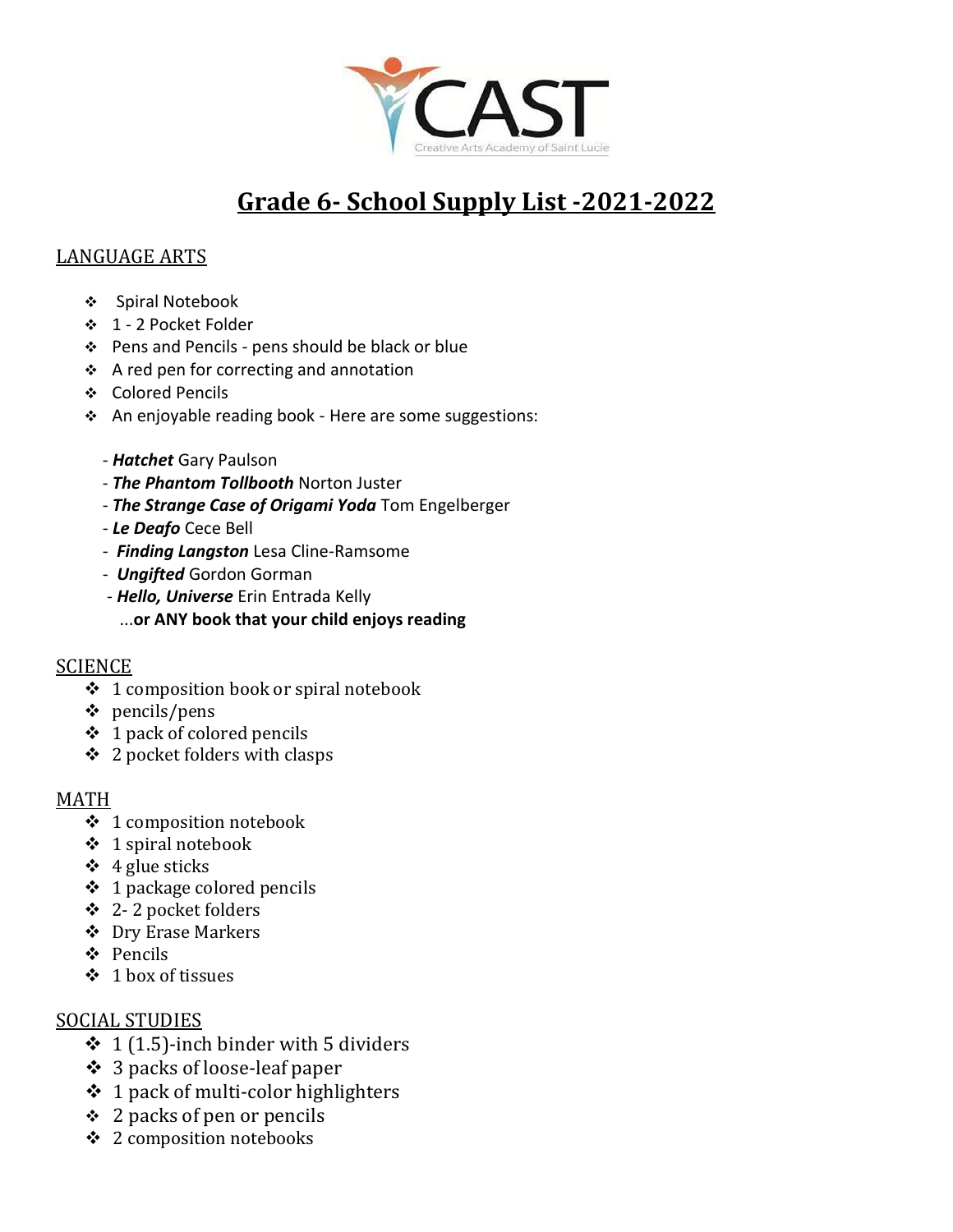

## **Grade 7- School Supply List -2021-2022**

#### LANGUAGE ARTS

- $\div$  1 package of #2 pencils
- $\div$  1 pack of color pencils
- $\div$  1 (1) inch 3 ring binder
- ❖ 2 composition notebooks
- ❖ 1 package of notebook paper
- ❖ 5-tab dividers
- ❖ glue sticks
- ❖ highlighters
- ❖ Post-it Notes

#### SOCIAL STUDIES

- $\div$  1 (1.5)-inch binder with 5 dividers
- ❖ 3 packs of loose-leaf paper
- $\div$  1 pack of multi-color highlighters
- $\div$  2 packs of pen or pencils

#### MATH

- $\div$  1" Binder with 5 dividers
- ❖ Dry erase board erasers
- ❖ Dry erase markers
- ❖ Eraser caps or block erasers
- ❖ Lined loose-leaf paper
- ❖ Loose-leaf graph paper
- ❖ No. 2 Pencils (No pens!!!)
- ❖ Pencil Sharpener
- $\triangleleft$  Ruler plastic, clear, with no metal edges, is best
- ❖ Texas Instruments Scientific Calculator

#### **SCIENCE**

- ❖ 1 3-Ring Binder
- ❖ 1 pack of pens
- ❖ 1 pack of Colored Pencils
- $\div$  1 pack of mechanical pencils
- ❖ 1 calculator (4 functions)